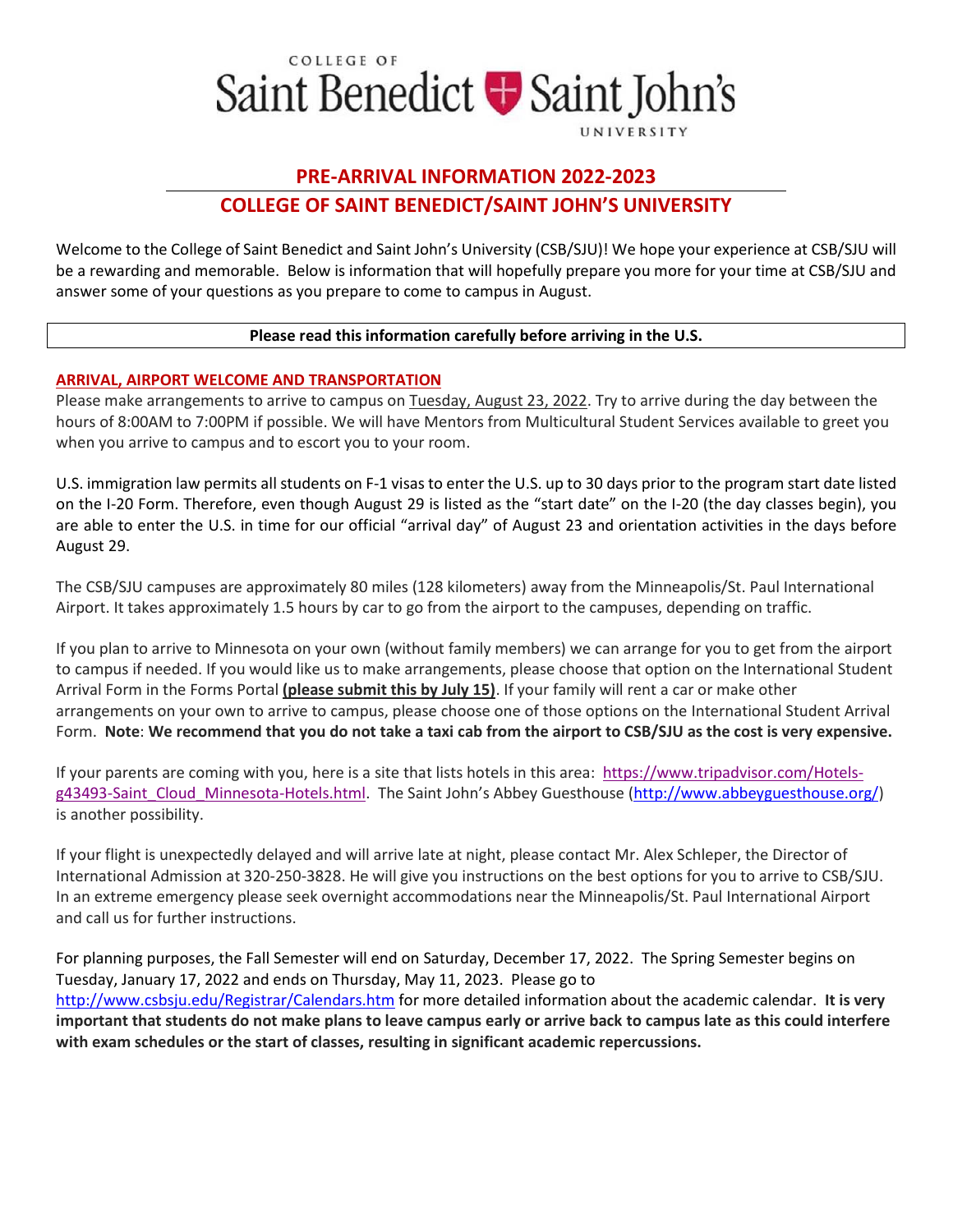## **SEVIS FEE AND VISA INFORMATION**

As you know, non-U.S. citizens need to obtain a U.S. F-1 Student Visa to study at CSB/SJU. New F-1 visa applicants are required to pay a SEVIS fee of \$350USD. Please note that this fee payment is the student's responsibility to pay (this is a separate fee from the visa application fee). The fee must be paid **at least 3 business days prior** to applying for your visa, or applying for entry at a U.S. port-of-entry (Canadians only). For more information and to pay the fee online, visit: www.fmjfee.com. If your visa is denied, the SEVIS fee will not be refunded.

Students should present the following documents when applying for an F-1 visa at a U.S. Embassy/Consulate and when applying for entry at a U.S. port-of-entry (airport):

- I-20 form
- Passport
- Acceptance Letter from CSB/SJU
- A bank statement and/or letter of support to demonstrate the funding listed on your I-20 form
- A copy of your SEVIS fee receipt (form I-901 receipt)

Go to: http://www.usembassy.gov/ for a link to the US Embassy in your country for additional helpful information for you as you prepare for your visa appointment. Also refer to the section titled "Points to Remember When Applying for a Non-Immigrant Visa" toward the end of this document for additional tips.

# **CSB/SJU FORMS PORTAL**

All students will need to login to the CSB/SJU Forms Portal to access and complete various forms. After you submitted your enrollment deposit, you should have received an email from us which instructed you on how to set up your CSB/SJU campus network account and password, which you need to enter the Forms Portal. If you do not have this information, please contact us as soon as possible. **Note: Various campus departments will communicate with you only through your campus email address. Make sure you check your campus email address regularly.**

As a review, to access the Forms Portal, go to https://apps.csbsju.edu/enrolledstudents/Login.aspx and enter your CSB/SJU campus network username and password.

Once you are logged in, complete the forms titled:

- CSB/SJU Facebook Group
- CSB/SJU Advising and Registration Form
- Housing Forms
- CSB/SJU Health Form
- CSB/SJU Collegebound Pre-orientation Wilderness Trip Information
- CSB/SJU International Student Arrival Form
- CSB/SJU ID Photo Form
- CSB/SJU Public Information Release Form
- CSB/SJU Payment Agreement
- CSB/SJU Verification of Health Insurance
- FERPA Disclosure Form
- CSB/SJU Confirmation of Registration and Data Collection Form
- CSB/SJU Student Parking Permit Registration

# **MULTICULTURAL STUDENT SERVICES**

Multicultural Student Services is a campus resource that will plan the New International Student Orientation, arrange Mentors for each new international student, provide valuable on-going orientation and information sessions throughout the first semester and help with the overall transition and adjustment to life at CSB/SJU. This department also organizes many events and activities to help students share and learn about different cultures, including US culture. You will receive emails from Multicultural Student Services this summer through your campus email address. Here is the link to their website: https://www.csbsju.edu/multicultural-student-services for more information about their services.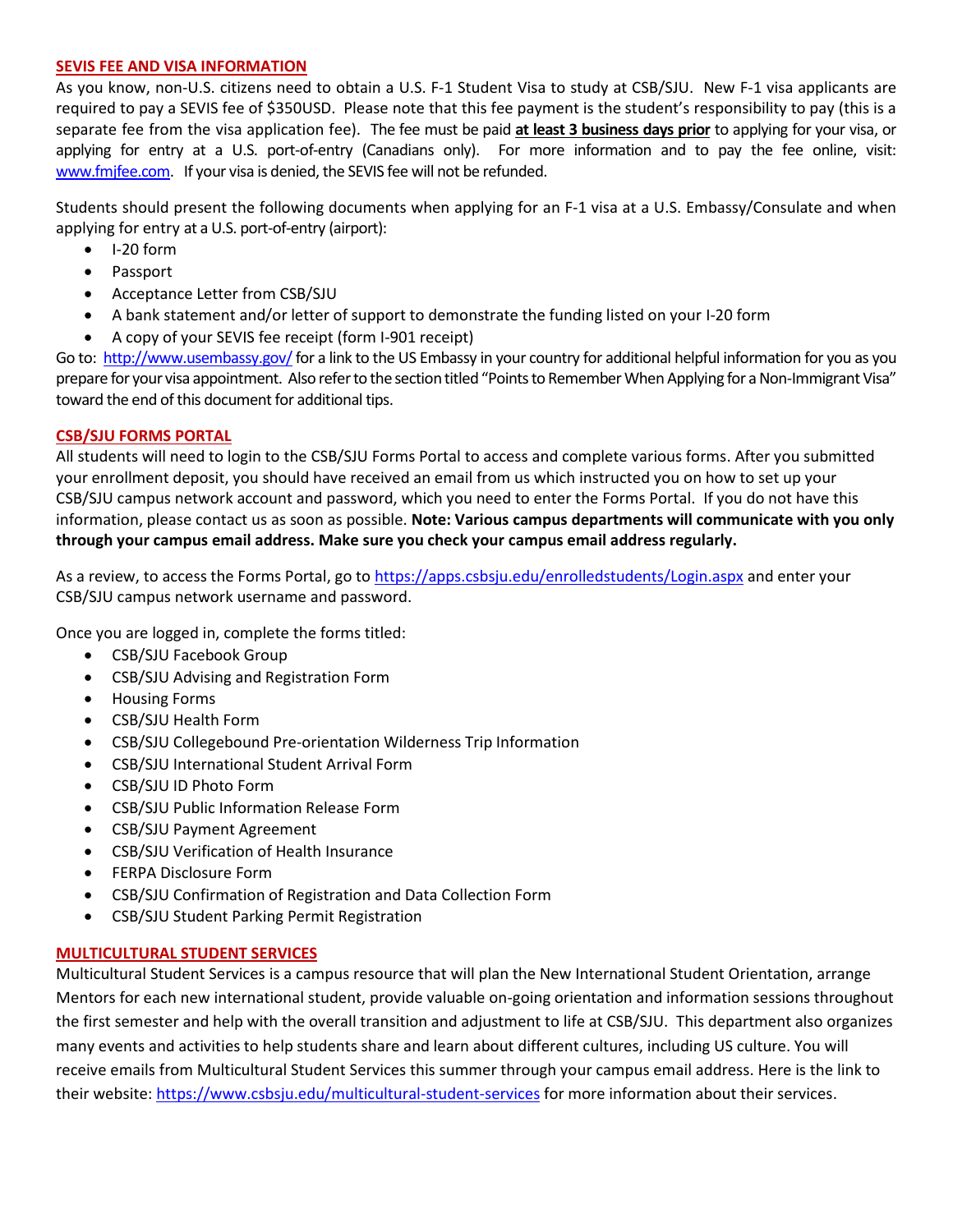#### **ACADEMIC INFORMATION**

International students have a specific Academic Advisor assigned to help, guide and support their academic pathway at CSB/SJU. You will hear from the Academic Advising Office through your campus email in late July about your courses for the Fall semester. After you arrive to campus, you will have the opportunity to consult with the Academic Advisor if you have questions about your course schedule.

#### **RESIDENTIAL LIFE**

Housing will be provided on campus through our Residential Life Offices (one at SJU and one at CSB). Please be sure to fill out the Housing Form in the Forms Portal. You will have the chance to go shopping during the International Student Orientation so you will have the opportunity to buy items for your room and school supplies. School supplies are also sold in the campus bookstores. A bed linen/towel set (sheets, pillow cases, a pillow, towel and washcloth) will be available for purchase upon your arrival needed.

In July you will receive a message from the Residential Life Office with information about your room assignment and roommate. We recommend contacting your roommate in advance to introduce yourself. More information about Residential Life is available at https://www.csbsju.edu/CSB-Residential-Life.htm for CSB students and at https://www.csbsju.edu/SJU-Residential-Life-and-Housing.htm for SJU students.

#### **PAYMENT**

When you fill out the payment agreement in the Forms Portal, you will see two options: The Standard Payment Plan and The Deferred Payment Plan. You may choose whether to pay your balance all at once on August 10th in the Fall and January 10th in the Spring, or you may choose to pay in four installments on August 10th, September 10th, October 10th, and November 7th in the Fall and January 10th, February 10th, March 10th and April 7th for the Spring. See this website for details: http://www.csbsju.edu/CSB-Student-Accounts/General-Policies/Payment-Plans.htm for CSB students (women) and https://www.csbsju.edu/SJU-Student-Accounts/Payment-Plan-Options.htm for SJU students (men).

#### **HEALTH / MEDICAL INSURANCE**

All students are required to have a health insurance plan in order to attend CSB/SJU. It is extremely important that your health insurance plan is strong because health care costs in the U.S. are very expensive. CSB/SJU will enroll international students in a school-endorsed insurance plan unless students explicitly waive our insurance plan and indicate they have an alternative school-approved insurance plan through the Verification of Health Insurance form in the Forms Portal.

## **STUDENT EMPLOYMENT**

If you have been awarded a student employment award, you will receive information through your campus email regarding the steps to take to explore possible campus jobs. During the New International Student Orientation, you will receive additional information and will have the opportunity to ask specific questions. More information is available at https://www.csbsju.edu/Student-Employment.htm.

#### **BANKING**

Many students will open up a bank account after they arrive to CSB/SJU. If you have student employment on campus, you will need to open up a bank account to receive payment. You will have the opportunity to open up an account during the International Student Orientation and in the days and weeks after the semester begins.

#### **CELL PHONES**

You can bring your cell phone from home and buy a SIM card here and a pay-as-you-go plan. If you do not bring your cell phone, you can buy a cell phone and the pay-as-you-go plan. You will have access to cell phone companies in the U.S. when you arrive here, either on campus or near campus at their stores.

## **LOCAL AREA**

CSB is located in the town of St. Joseph, Minnesota, which has stores, coffee shops, a health clinic, restaurants, and other services within walking distance of the campus. The campus is located approximately 10 minutes from the city of St. Cloud (http://ci.stcloud.mn.us/) which has a larger number of shopping centers, restaurants, movie theaters, and a large regional hospital. Collegeville (SJU) is located approximately 6 miles (9.7 km) from CSB. The free campus Link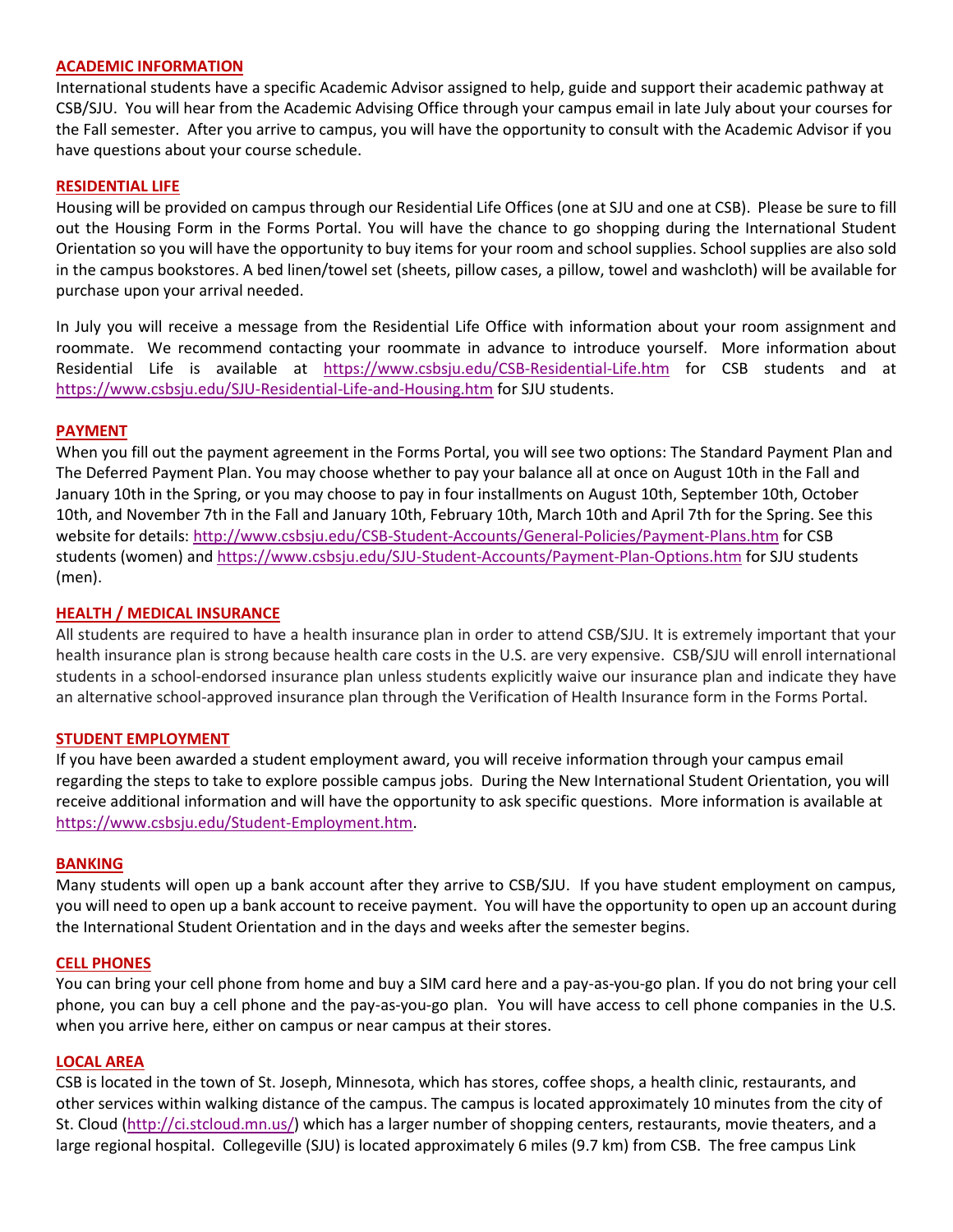shuttle bus system transports students between campuses regularly for free. The Link also transports students between CSB and St. Cloud on weekends. The campuses are located approximately 80 miles (128 km) from the Minneapolis/St. Paul International Airport and it takes about 1.5 hours by car to go from the campuses to the airport. Here is more information about Minneapolis and St. Paul (the "Twin Cities") and the state of Minnesota: http://www.exploreminnesota.com/index.aspx.

# **CLIMATE**

The climate in Minnesota is typical of a continental climate, with cold winters and hot summers. Minnesota's location in the Upper Midwest allows it to experience some of the widest variety of weather in the US with each of the four seasons having its own distinct characteristics. Students should be prepared to bring or purchase clothing for the different seasons (especially winter). Students will have the opportunity to shop locally for cold weather items such as coats, gloves/mittens, hats/caps, etc. New students' Mentors, the Multicultural Student Services department and new friends can offer good advice on where and what to purchase to be prepared for the different Minnesota seasons and climates.

## **WHAT TO WEAR**

You should pack what you would normally wear in a University setting. Students at CSB/SJU dress according to their own personal styles and some dress up more than others. Although the academic setting is very casual, the students do tend to get more dressed up for nights out and weekends. For some special occasions and events, such as our annual Thanksgiving Dinner, we recommend that you have at least one semi-formal or formal outfit available.

## **LONG WEEKENDS/HOLIDAY BREAKS**

**It is very important that students do not make plans to leave campus early or arrive back late from holiday or semester breaks in a way that you would miss classes or exams.** During breaks, students are able to stay in the resident halls or apartments. Some international students will choose to stay on campus, other students choose to travel throughout the US or travel home, and other students who have made good connections with US friends might get invited to their homes to spend all or part of the breaks.

Our campuses are located in rural and small town settings. Off campus dining and entertainment options, while available, are relatively limited. During some breaks campus services such as dining, library and transportation are reduced or even closed completely.

During Semester break (the approximately 3 weeks between the Fall and Spring semesters), Minnesota can be cold, snowy and the daylight hours are shorter. Because of this, we encourage students, if possible, to make plans to travel off campus or go home. For CSB students, the college is completely closed December 24 to January 3. This means that there will be no CSB campus food service, open offices, library hours, athletic facilities, etc. available. At SJU, the on-campus dining options are more available during the breaks but other campus services are reduced as well.

In the Spring semester we will have a week-long Spring Break. As with other breaks, the campus resident halls will be available for students but some students choose to travel, go home or stay with friends during this longer break.

# **POINTS TO REMEMBER WHEN APPLYING FOR A NONIMMIGRANT VISA**

## **1.** TIES TO YOUR HOME COUNTRY

Under U.S. law, all applicants for nonimmigrant visas, such as exchange visitor visas, are viewed as intending immigrants until they can convince the consular officer that they are not. You must therefore be able to show that you have reasons for returning to your home country that are stronger than those for remaining in the United States. "Ties" to your home country are the things that bind you to your hometown, homeland, or current place of residence: family, financial prospects that you own or will inherit, job etc. The interviewing officer may ask about your specific intentions or promise of future employment, family or other relationships, educational objectives, grades, long-range plans and career prospects in your home country. Each person's situation is different, of course, and there is no magic explanation or single document, certificate, or letter that can guarantee visa issuance. If you overstayed your authorized stay in the U.S. previously, be prepared to explain what happened clearly and concisely, with documentation if available.